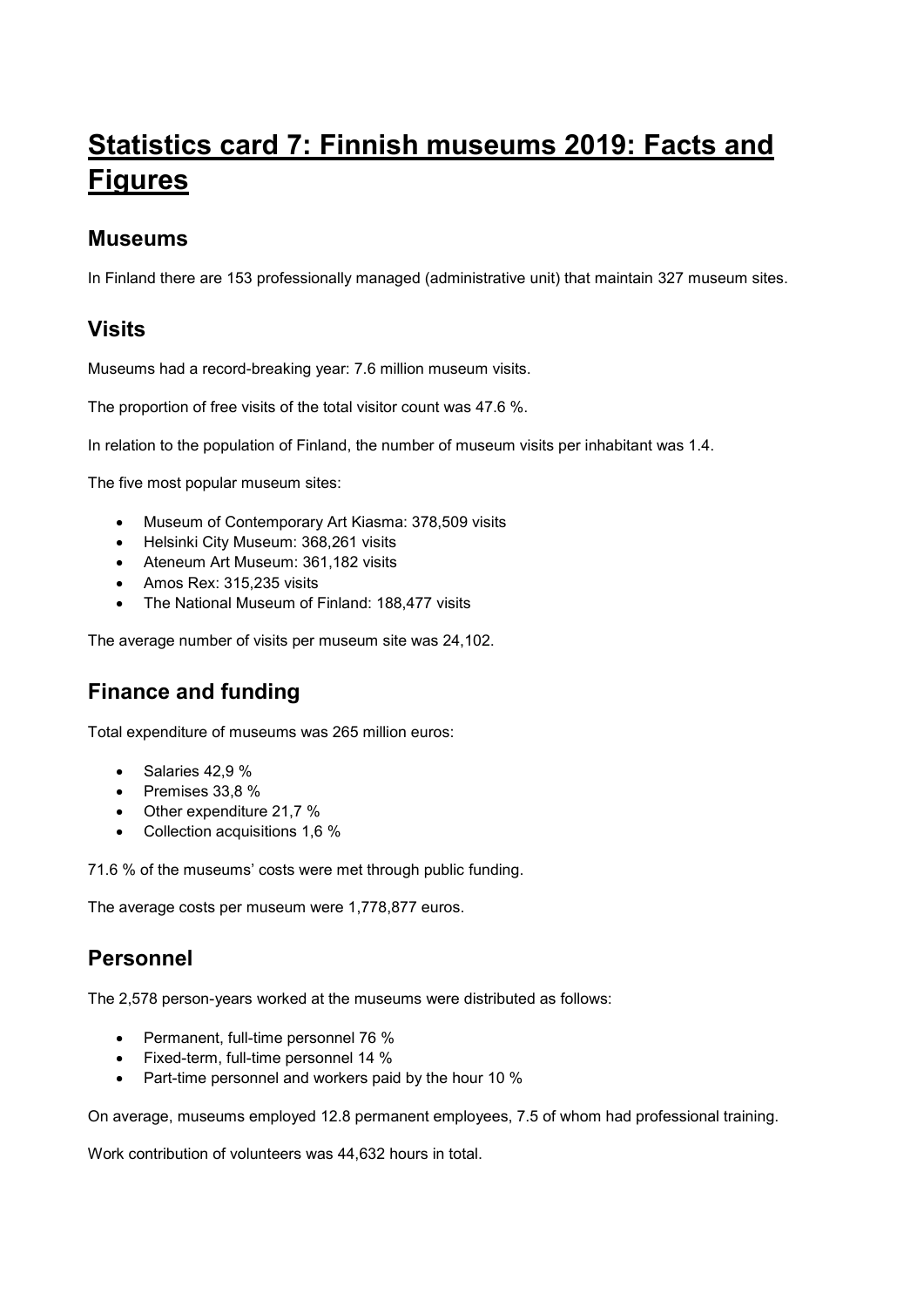# **Exhibitions and events**

1,004 new exhibitions were opened in museums.

On average, museums opened 7.1 new exhibitions.

Public events organised by museums:

- 63,765 guided tours
- 11,245 workshops
- 9.711 other events'

## **Collections**

In the museum collections at the end of 2019:

- 5.6 million objects in cultural history collections
- 346,000 works of art
- 15.9 million objects/samples in natural history collections
- 24.1 million photographs
- 67,000 audiovisual objects

#### **Museum Statistics**

Every year, the Finnish Heritage Agency collects statistical data on the finances, personnel, and operations of professionally managed museums. The statistics are based on information provided by the museums in the statistics survey. The aim of Museum Statistics is to offer as reliable an overview as possible on the professional museums operating in Finland.

In the Museum Statistics, **a museum** refers to an administrative unit that includes one or more museum sites. **A museum site** refers to a single site that is regularly open to the public. One museum may manage several museum sites. The information in the Museum Statistics applies mainly to museums. Only the information on visits and opening hours is also available by museum site.

#### **Who provides data for the Museum Statistics?**

The Museum Statistics cover all museums in Finland that are managed professionally and on a full-time basis by the state, municipalities, foundations, associations and other communities. In 2019, the survey was sent to 153 museums, and all of them submitted at least a partial response to the survey.

In the Museum Statistics, the most important criteria of a professionally managed museum are:

- Museums must be units that operate on a statutory basis. This aim must be indicated in statutes of the museum
- Museums must be open to public on a regular basis and museum operations must be year-round
- Museums must either have an ownership of their collections or manage collections via deposition or based on another long-term contract
- Museums' collections must be accessible for their customers
- Museum must have at least one permanent, full-time employee with a professional education

#### **153 professionally managed museums**

Museums that receive statutory state subsidies: 124 museums